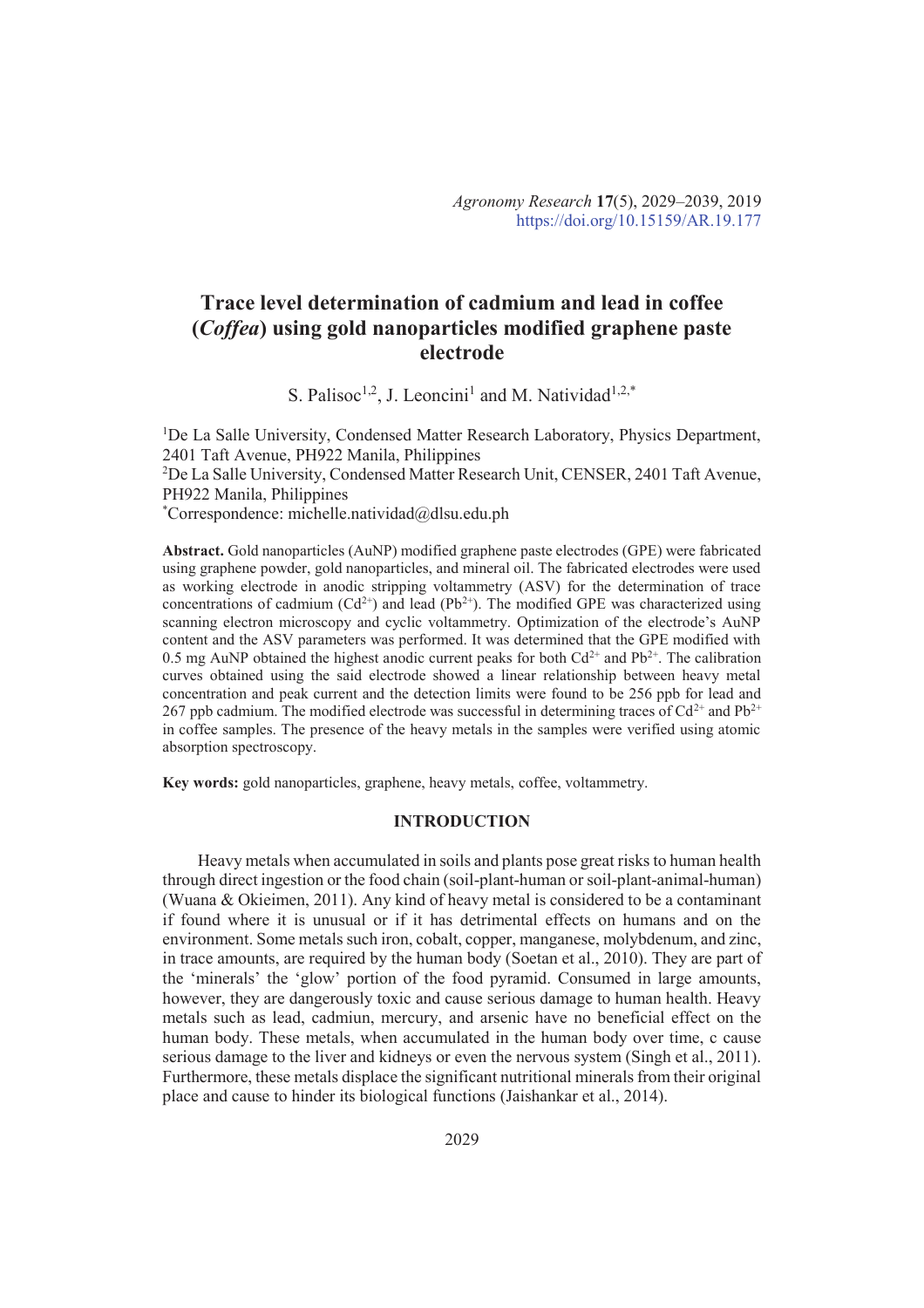Coffee plantations are now adversely affected by environmental pollutants emanating from mining sites near them. Even if the mines are considerably far from the plantations, their effluents are transported by the river systems passing through them. These river systems are the sources of irrigation of the plantations. Through absorption by the root, heavy metals are accumulated in plants (Dalcorso et al., 2013). These metals are transported via the xylem and distributed to the above-ground sink tissues. However, the absorption and distribution of heavy metals in plants vary depending on the property of the species. A study was conducted to investigate the effects of cadmium (Cd), zinc (Zn) and nickel (Ni) on adult coffee plants (Tezotto et al., 2012). The result showed that after three months, the heavy metals penetrated the soil within the first 50 cm depth. This is the region where the concentration of the coffee plant roots is found. The leaf is not obviously affected but the Zn level in branches are very high. In the same study, it was found that coffee plants are highly tolerant to the metals and high doses of metals transport only little amount to the beans that are what humans are consuming.

Due to the possible adverse effects of heavy metals on human health through consumption of contaminated food and beverages, it is necessary to determine their heavy metal content. One of the methods used for heavy metal detection is anodic stripping voltammetry (ASV) which is a cost-effective method as opposed to spectroscopic methods. In ASV, the choice of the working electrode material is crucial for the success of the detection process. In recent years, modified carbon paste electrodes (MCPE) have been used as the working electrode in voltammetry due to its simplicity, versatility, low cost and easy construction (Almeida & Giannetti, 2002; Vytras et al., 2009; Afkhami et al., 2013; Zaidi, 2013; Kalambat & Srivastava, 2015; Chen et al., 2016; Saleh et al., 2018). Carbon-based nanomaterials such as graphene have been used in the construction of MCPEs due to their excellent conductivity which makes them ideal for sensor applications (Parvin, 2011; Gutierrez et al., 2014; Palisoc et al., 2018a, b). They possess unique physical and chemical properties such as their large surface area, high mechanical strength, and excellent thermal & electrical conductivity (Palisoc et al., 2016; Palisoc et al., 2019). Gold nanoparticles (AuNPs) are used as electrode modifier due to its good conductivity and large surface area. These nanoparticles show excellent sensitivity and selectivity in detecting trace heavy metals (Palisoc et al., 2017a, 2017b).

In this study, a novel gold nanoparticle modified graphene paste electrode (AuNP/GPE) was fabricated, optimized, and used to detect heavy metals in coffee (*Coffea*) via anodic stripping voltammetry.

## **MATERIALS AND METHODS**

## **Glassware and equipment**

A BOSCHE SAE200 electronic balance (BOSCH-Wagesysteme GmbH, Hungingen, Germany) was used in measuring the amouts of graphene and AuNPs. All glassware was cleaned using a BANDELIN SONOREX ultrasonic bath (BANDELIN electronic GmbH & Co. KG, Berlin, Germany). A BST8 potentiostat/galvanostat was used in the cyclic voltammetry and anodic stripping voltammetry analyses. A JEOL 5300 scanning electron microscope was used to characterize the morphology of the fabricated electrodes.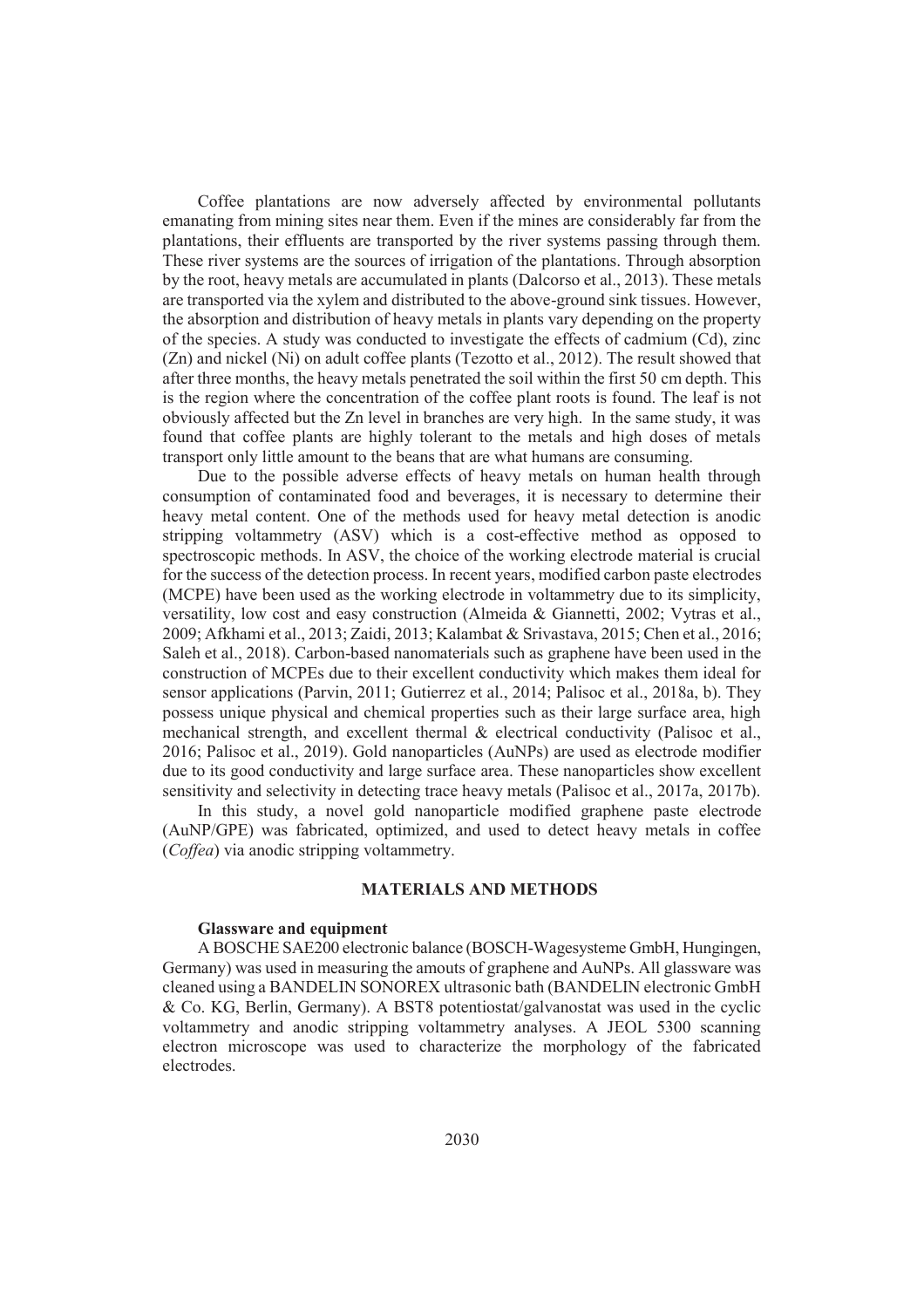# **Chemicals, reagents, and real samples**

Graphene nanopowder (multilayer graphene; average flake thickness: 60 nm) was purchased from Graphene Supermarket (Calverton, NY, USA). Gold nanopowder (< 100 nm particle size), sodium chloride, lead chloride, cadmium chloride, copper chloride, mineral oil, and nitric acid were purchased from Sigma, Aldrich (Sigma-Aldrich Pte Ltd, Singapore). Organic Arabica coffee beans, coffee leaves, stems and soil in which the coffee was grown were used for real sample analysis.

#### **Fabrication of bare and AuNP-modified GPEs**

The graphene paste mixture was prepared by mixing  $0.80 \mu L$  of mineral oil,  $0.21 \text{ g}$ of graphene powder and varying amounts of AuNP for 30 min using agate mortar and pestle. The resulting mixture was packed in a Teflon syringe with a diameter of 6mm. The tip of the electrode was polished with wet filter paper and a copper wire was attached to it with silver paste for the ohmic contact.

## **Mineral Oil and AuNP amount optimization**

The amount of AuNP was varied and the amount that yields the highest anodic current peak was determined. The amount of AuNP are the following: 0.1 mg, 0.2 mg, 0.3 mg, 0.4 mg, 0.5 mg, 1 mg, 1.5 mg, and 2.0 mg. The amount of graphene and mineral oil were held constant at  $0.21$  g and  $0.80$  uL, respectively. The optimized electrode was used to simultaneously detect trace amounts of cadmium and lead.

# **Cyclic voltammetry and Anodic stripping voltammetry**

Cyclic voltammetry (CV) and ASV measurements were done using a BST8 potentiostat/galvanostat. The working electrode, which is the fabricated AuNP/GPE, was placed together with the silver/silver chloride reference electrode and platinum counter electrode in the voltammetric cell. Sodium chloride of mass 0.5844 g was dissolved in 100 mL of deionized water to make the electrolyte solution.

## **Real Sample Analysis**

Chopped coffee leaves and stalks, and ground coffee beans were dried in a furnace. One gram of each sample was weighed and carbonized on a hot plate and then transferred to the furnace with a temperature of 500  $\degree$ C to dry ash the sample. The ashes were dissolved in nitric acid and placed back on the hot plate for the acid to evaporate. The sample was then transferred to an electrolyte solution for ASV and atomic absorption spectroscopy (AAS) analyses to simultaneously detect  $Pb^{2+}$  and  $Cd^{2+}$ .

### **Atomic Absorption Spectrometry**

The presence of cadmium and lead in the real samples was verified by flame atomic absorption spectroscopy (AAS) using a Shimadzu (Japan) AA-6300 atomic absorption spectrophotometer. Standard solutions of lead and cadmium were used to obtain the calibration curve. Three trials were done in the AAS analysis of the real samples.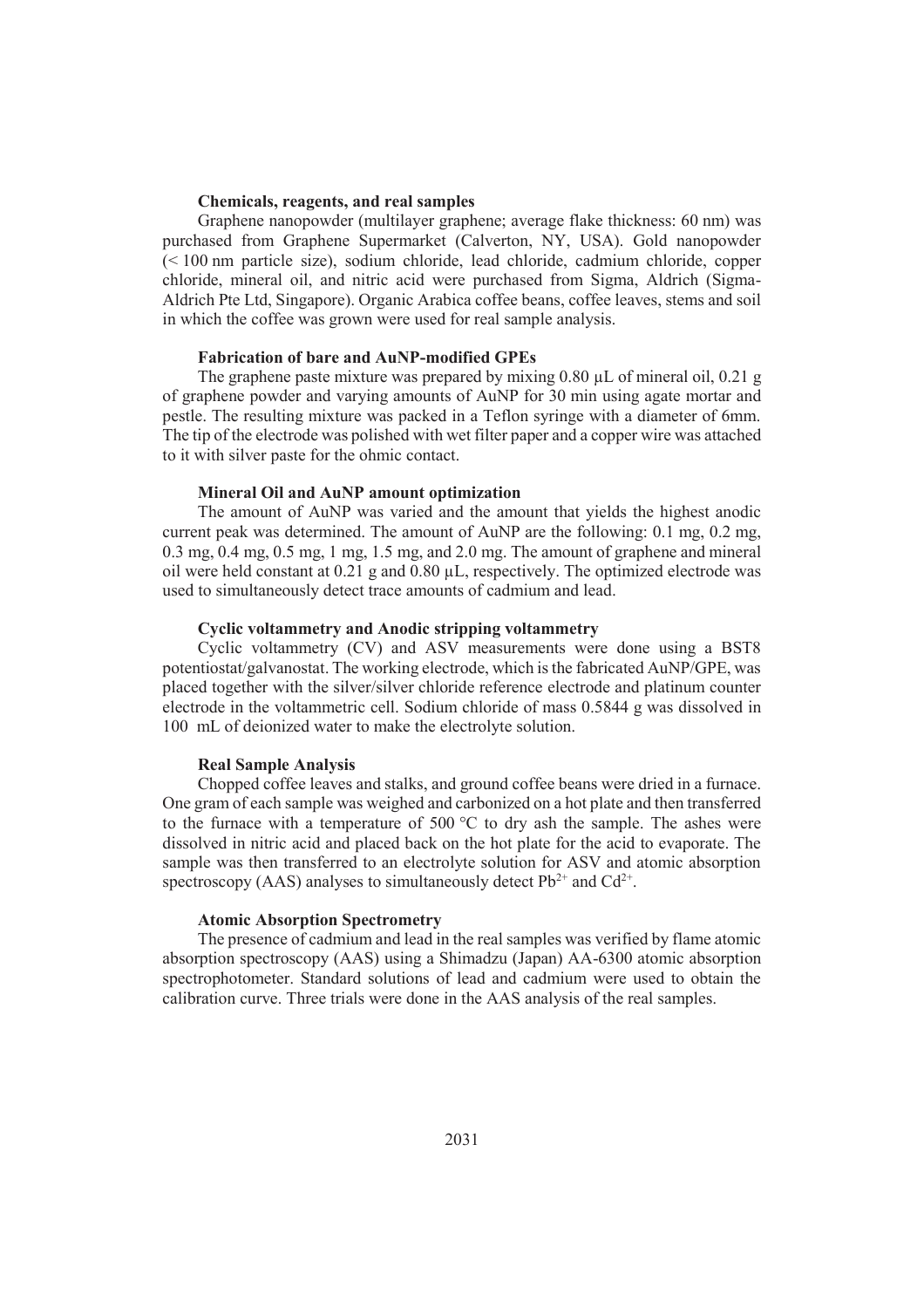#### **RESULTS AND DISCUSSION**

## **Optimization of electrode modifier**

The determination of the bestmodified electrode was done by varying the amounts of AuNP while the graphene powder (0.21 g) and mineral oil (0.80 µL) were held constant. Eight electrodes were prepared with different amounts of AuNP from 0.1 mg to 2.0 mg. The resulting electrodes were then used to detect 10 ppm each of  $Cd^{2+}$  and  $Pb^{2+}$ . The bar graph in Fig. 1 shows that 0.5 mg AuNP attained the highest peak current for both  $Cd^{2+}$ and  $Pb^{2+}$ . Therefore, this was considered as the optimum AuNP content in this study.



**Figure 1.** Comparison of peak currents of  $Cd^{2+}$  and  $Pb<sup>2+</sup>$  using AuNP/GPE with varying AuNP content.

#### **Characterization of the fabricated electrodes**

Cyclic voltammetry was used to characterize the electrochemical response of the fabricated electrodes. Fig. 2 shows the cyclic voltammograms of the bare GPE for 10 scans. The graph shows that the bare electrode is conducting but there are no peaks. In Fig. 3, the cyclic voltammograms obtained from the AuNP-modified GPE show that an anodic peak is present but it is not reversible. This indicates that the AuNP modified GPE is more conductive as compared to the bare GPE.



Figure 2. Cyclic voltammograms of the bare GPE for 10 scans.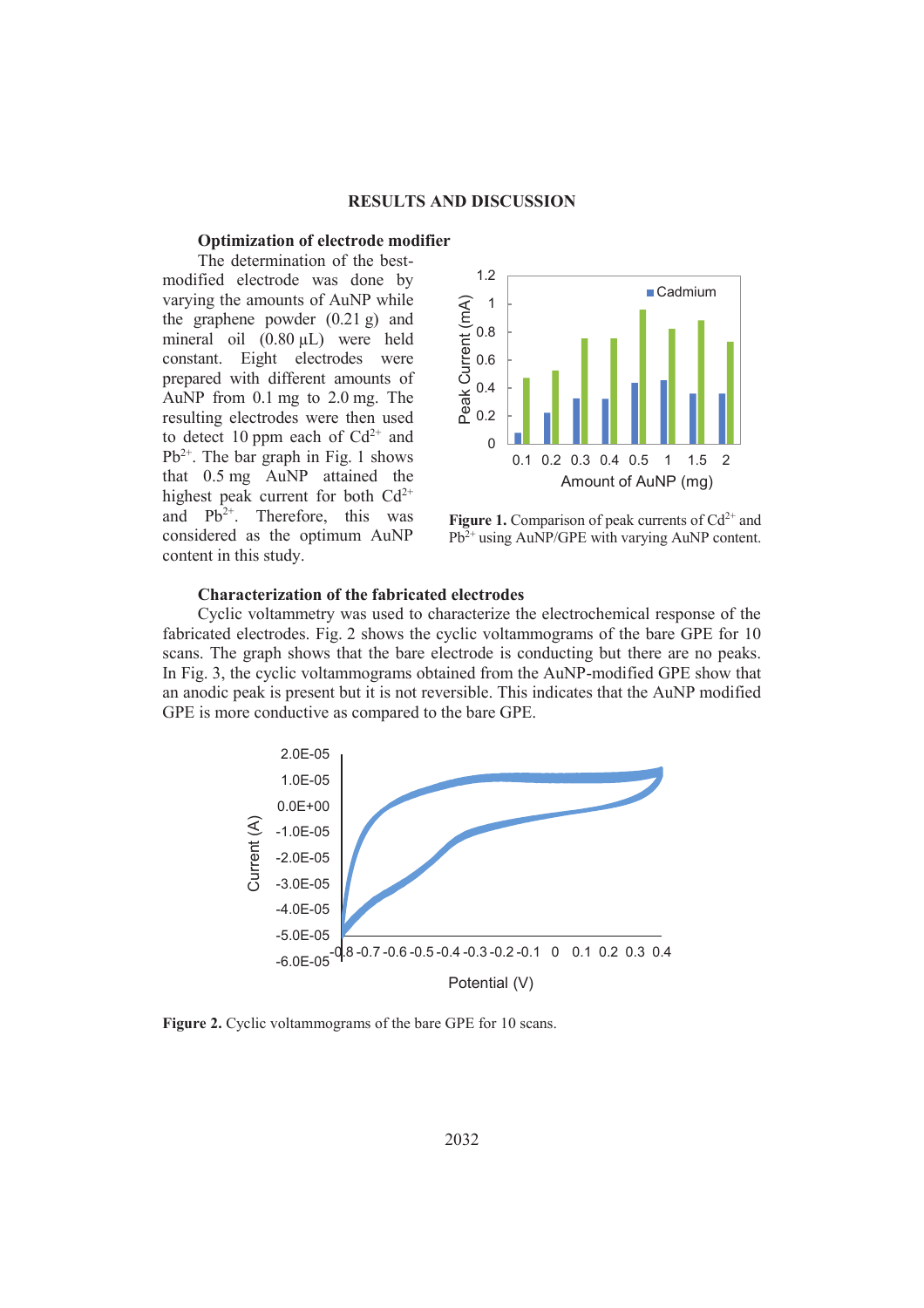

Figure 3. Cyclic voltammograms of the AuNP-modified GPE for 10 scans.

Fig. 4 shows the SEM image of the bare GPE at 20,000x magnification. The flakes reveal the presence of graphene in the electrode. Fig. 5 shows the SEM image of the AuNP-modified GPE. The granular microstructures represent the gold nanoparticles that adhered to the graphene surfaces. The gold nanoparticles can be seen as white cloudy spherical shaped particles based on the SEM image.



**Optimization of ASV Parameters** 



**Figure 4.** SEM image of bare GPE. **Figure 5.** SEM image of AuNP-GPE.

To obtain the highest peak current for the optimized electrode, different ASV parameters such as accumulation time, accumulation potential, deposition time, deposition potential and scan rate were optimized. The optimization of ASV parameters used the best-modified electrode to detect 10 ppm each of  $Cd^{2+}$  and  $Pb^{2+}$  in the electrolyte solution. Results were obtained by observing the relationship between the parameters and the peak current.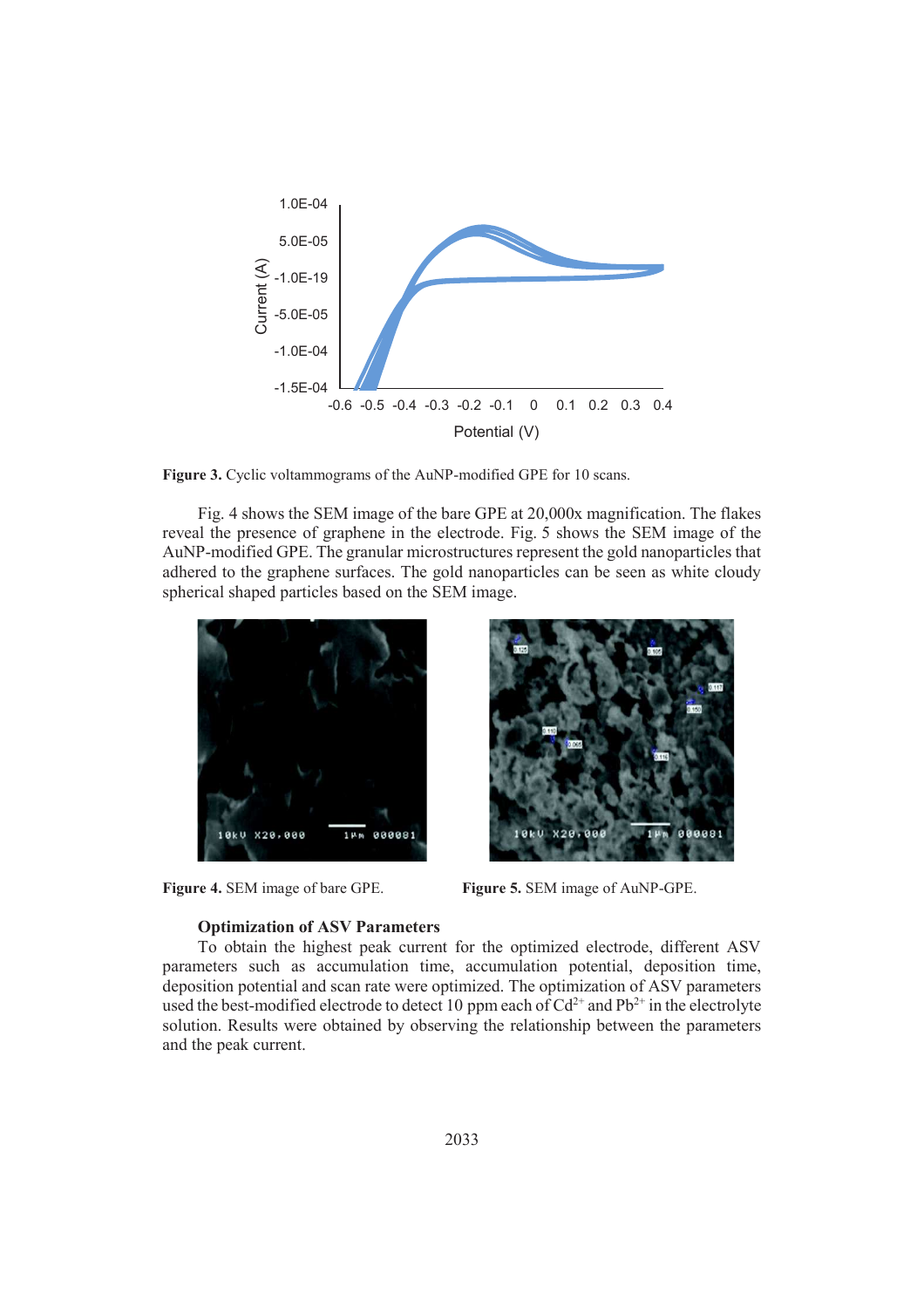### **Accumulation Time**

The accumulation time was set from 30 seconds to 180 seconds with increments of 30 seconds. A time with less than 30 s increment e.g. 15 s would be inefficient whereas a time increment greater than 30 e.g. 60 s would result in bigger gaps of data points and may affect the smoothness of the voltammogram. Fig. 6 shows that 60 s as the optimum accumulation time.

# **Deposition Time**

To determine the optimum deposition time, the accumulation potential was set to -0.80V and accumulation time to 60s and were held constant. The deposition time was varied from 30s to 150s with 30s interval. From Fig. 7, it can be observed that the peak current is highest at 90s.

#### **Deposition Potential**

The deposition potential was varied from -0.8V to 1.0V. It can be seen from the bar graph in Fig. 8 that the optimum deposition potential is 0.8V for Cd and -0.85V for Pb.





Figure 6. Optimization of accumulation time.



**Figure 7.** Optimization of deposition time. **Figure 8.** Bar graphs of optimization of deposition potential.

# **Calibration Curve**

The calibration curves of the best electrode were obtained by varying the concentration of cadmium and lead from 750 ppb to 1,000 ppb. Figs 9 to 11 show the voltammograms and the obtained calibration curves for  $Cd^{2+}$  and  $Pb^{2+}$ . It can be seen from the figure that the peak current increased as the heavy metal concentration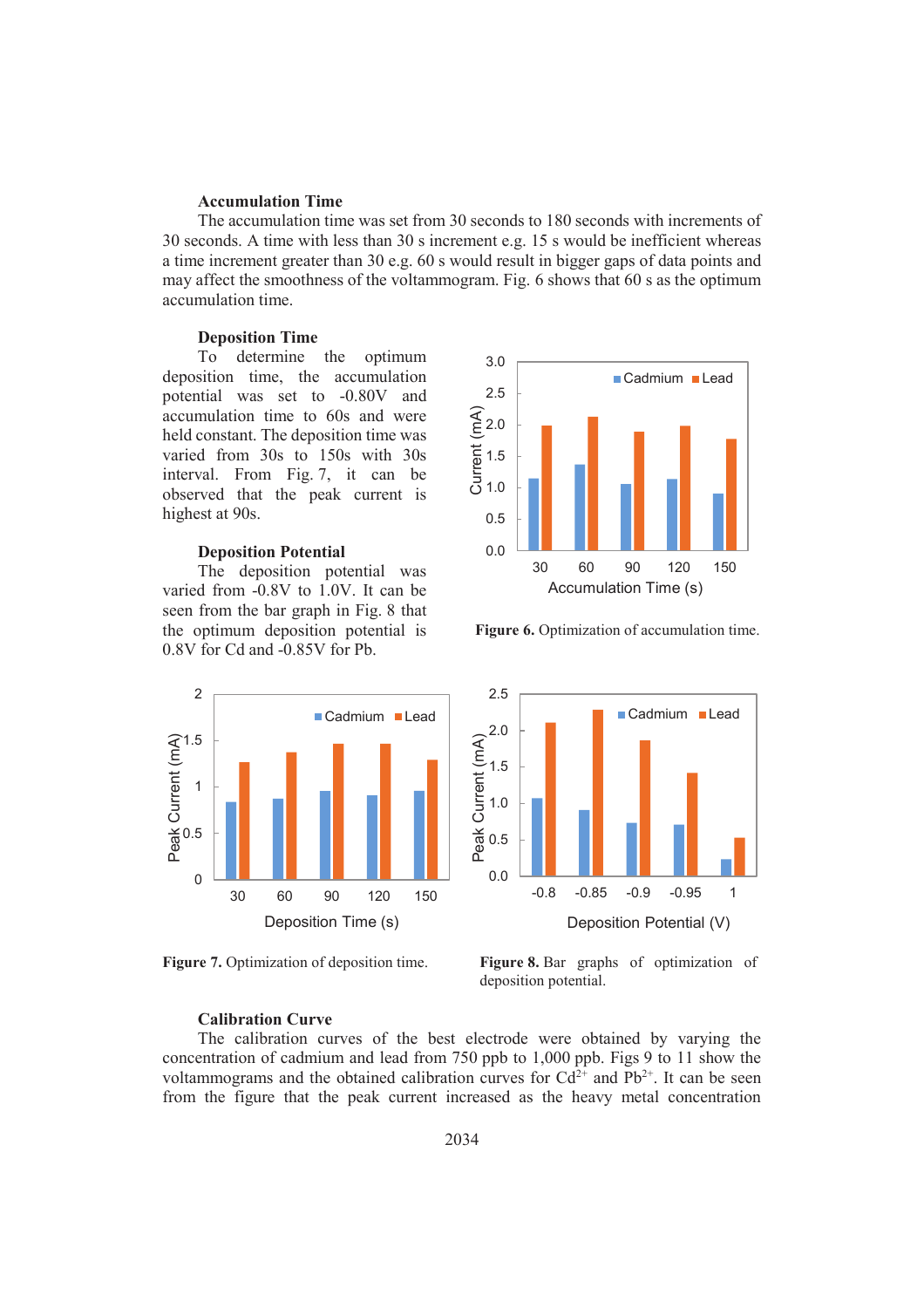increased which means that more heavy metals accumulate on the surface of the electrode. The Pearson correlation coefficient  $(R^2)$  for both heavy metals are close to 1 indicating that there is a strong linear relationship between the peak current and heavy metal concentration.



**Figure 9.** Anodic stripping voltammograms for various concentrations of Pb an Cd.



**Figure 10.** Calibration curve for cadmium. **Figure 11.** Calibration curve for lead.

#### **Figures of Merit**

The limit of detection (LOD) of the fabricated AuNP-GPE was found to be 267 ppb for cadmium and 256 ppb for lead while the limit of quantitation (LOQ) is 810 ppb for cadmium and 776 ppb for lead. The performance comparison of the fabricated electrode with previous works Table 1.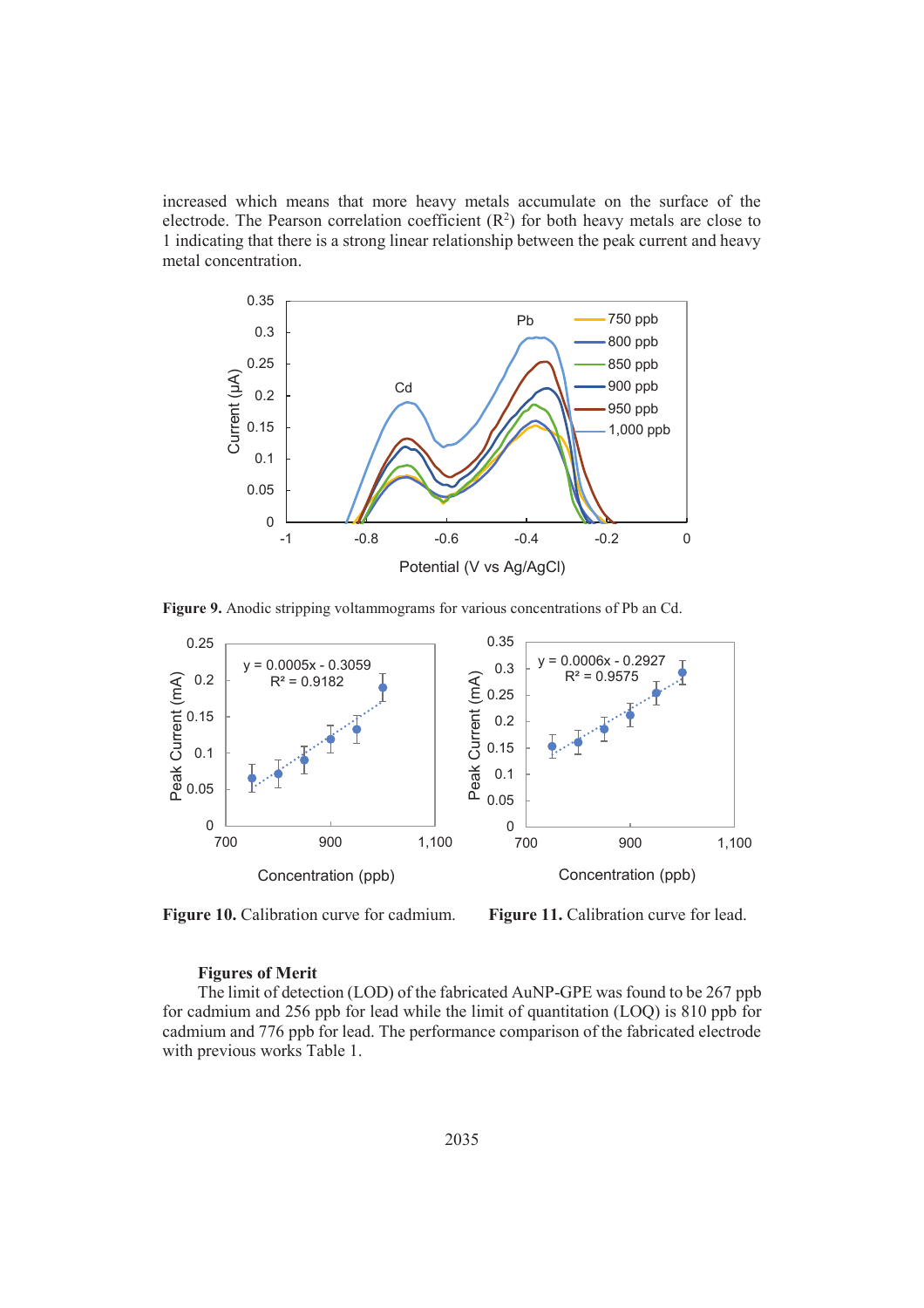| Electrode  | Modifier                                     | LOD            | Method       | Reference             |
|------------|----------------------------------------------|----------------|--------------|-----------------------|
| <b>ITO</b> | $\lceil Ru(NH_3)_6\rceil^{3+}/Nafion$        | Pb &           | <b>ASV</b>   | Palisoc et al., 2015  |
|            |                                              | $Cd - 500$ ppb |              |                       |
| <b>GCE</b> | AuNP/ $\lceil Ru(NH_3)_6\rceil^{3+}/N$ afion | $Pb - 45$ ppb  | <b>ASV</b>   | Palisoc et al., 2017a |
|            |                                              | $Cd - 200$ ppb |              |                       |
| <b>GCE</b> | Chitosan/carbon nanotubes                    | $Pb - 600$ ppb | <b>SWASV</b> | Wu et al., 2017       |
|            |                                              | $Cd - 800$ ppb |              |                       |
| <b>CPE</b> | AgNP                                         | $Pb - 111$ ppb | <b>ASV</b>   | Palisoc et al., 2018b |
|            |                                              | $Cd - 183$ ppb |              |                       |
| <b>GPE</b> | AuNP                                         | $Pb - 256$ ppb | <b>ASV</b>   | this work             |
|            |                                              | $Cd - 267$ ppb |              |                       |

**Table 1.** Performance comparison of the fabricated electrode with other works

ITO – Indium Tin Oxide; GCE – Glassy Carbon Electrode; CPE – Carbon Paste Electrode.

#### **Real Sample Analysis**

A total of twenty (20) samples from five (5) different farms were obtained. The selection of the samples was composed of soil, stalks, leaves, and beans (raw). Each sample underwent dry ashing and acid digestion and was subjected to ASV and AAS analyses. The ASV results of the 20 samples are summarized in Table 2. The corresponding bar graph is shown in Fig. 12. It can be seen from Table 2 and Fig. 12 that  $Cd^{2+}$  was detected in all the samples while Pb<sup>2+</sup> was not detected in some samples. The concentration of  $Pb^{2+}$  in said samples was probably below the detection limit of the electrode. Table 3 and the corresponding bar graph in Fig. 13 show the results obtained from AAS. It can be observed that  $Cd^{2+}$  was present in all the samples verifying the ASV result. Lead was also not detected in some samples.The discrepancies in the ASV and AAS results can be attributed to the different LOD and sensitivities of the two methods.

|                  | Farm 1  | Farm 2  | Farm 3 | Farm 4 | Farm 5 |
|------------------|---------|---------|--------|--------|--------|
| Soil             |         |         |        |        |        |
| $Cd$ (in ppb)    | 1978.33 | 1953.33 | 630    | 686.67 | 1,400  |
| $Pb$ (in $ppb$ ) | ND      | ND      | 607.43 | ND     | 910    |
| <b>Stalk</b>     |         |         |        |        |        |
| $Cd$ (in ppb)    | 970     | 711.67  | 785    | 815.83 | 1,400  |
| $Pb$ (in $ppb$ ) | ND      | 633.71  | 741.43 | ND     | 910    |
| <b>Leaves</b>    |         |         |        |        |        |
| $Cd$ (in ppb)    | 711.67  | 715     | 800    | 785    | 719.83 |
| $Pb$ (in $ppb$ ) | ND      | 690     | ND     | 738.57 | ND     |
| <b>Beans</b>     |         |         |        |        |        |
| $Cd$ (in ppb)    | 677     | 691.66  | 810    | 708.33 | 675.83 |
| $Pb$ (in $ppb$ ) | ND.     | ND      | ND.    | ND.    | ND     |
|                  |         |         |        |        |        |

**Table 2.** Results of Real Sample Analysis via ASV

ND – not detected.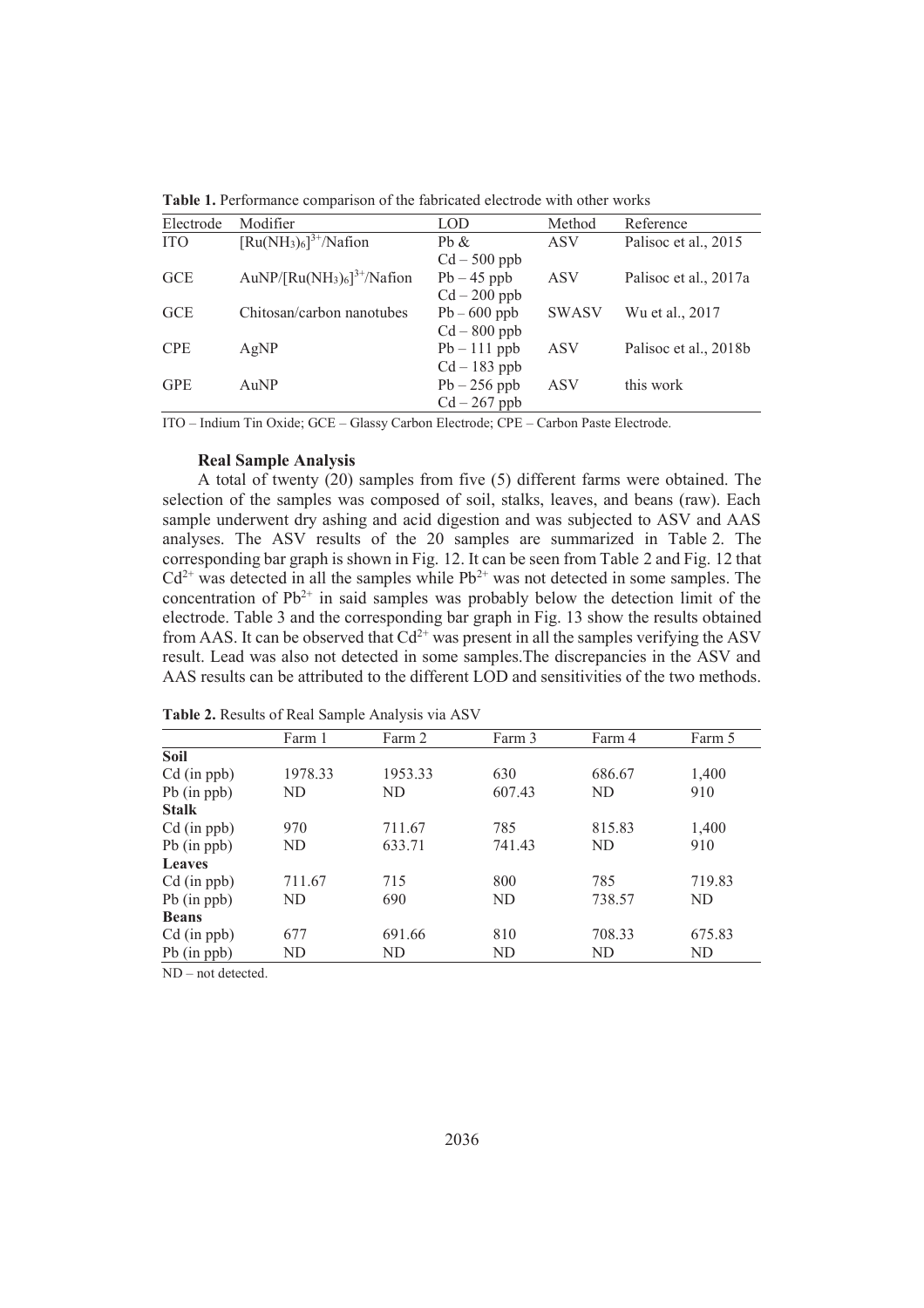

**Figure 12.** Comparison of Cd and Pb concentrations in the real samples measured using ASV.

|                   | Farm 1 | Farm 2 | Farm 3 | Farm 4 | Farm 5 |
|-------------------|--------|--------|--------|--------|--------|
| Soil              |        |        |        |        |        |
| $Cd$ (in ppb)     | 142    | 111.67 | 111.83 | 107    | 113.33 |
| $Pb$ (in $ppb$ )  | 792.5  | 337.5  | 1975   | 292.5  | 350    |
| <b>Stalk</b>      |        |        |        |        |        |
| $Cd$ (in $ppb)$ ) | 108.67 | 105.5  | 105.83 | 109.33 | 107.5  |
| $Pb$ (in $ppb$ )  | 100    | 6.25   | ND     | 227.5  | 55     |
| Leaves            |        |        |        |        |        |
| $Cd$ (in ppb)     | 110    | 116.33 | 110.33 | 113.67 | 110.67 |
| $Pb$ (in $ppb$ )  | 82.5   | 147.5  | 47.5   | 92.5   | 17.5   |
| <b>Beans</b>      |        |        |        |        |        |
| $Cd$ (in ppb)     | 115.83 | 105.5  | 152.83 | 104.83 | 107.83 |
| $Pb$ (in $ppb$ )  | 35     | 2.5    | 35     | ND     | 17.5   |

**Table 3.** Results from Real Sample Analysis via AAS



■Soil Stalk **Leaves** Beans

**Figure 13.** Comparison of Cd and Pb concentrations in the real samples measured using ASV.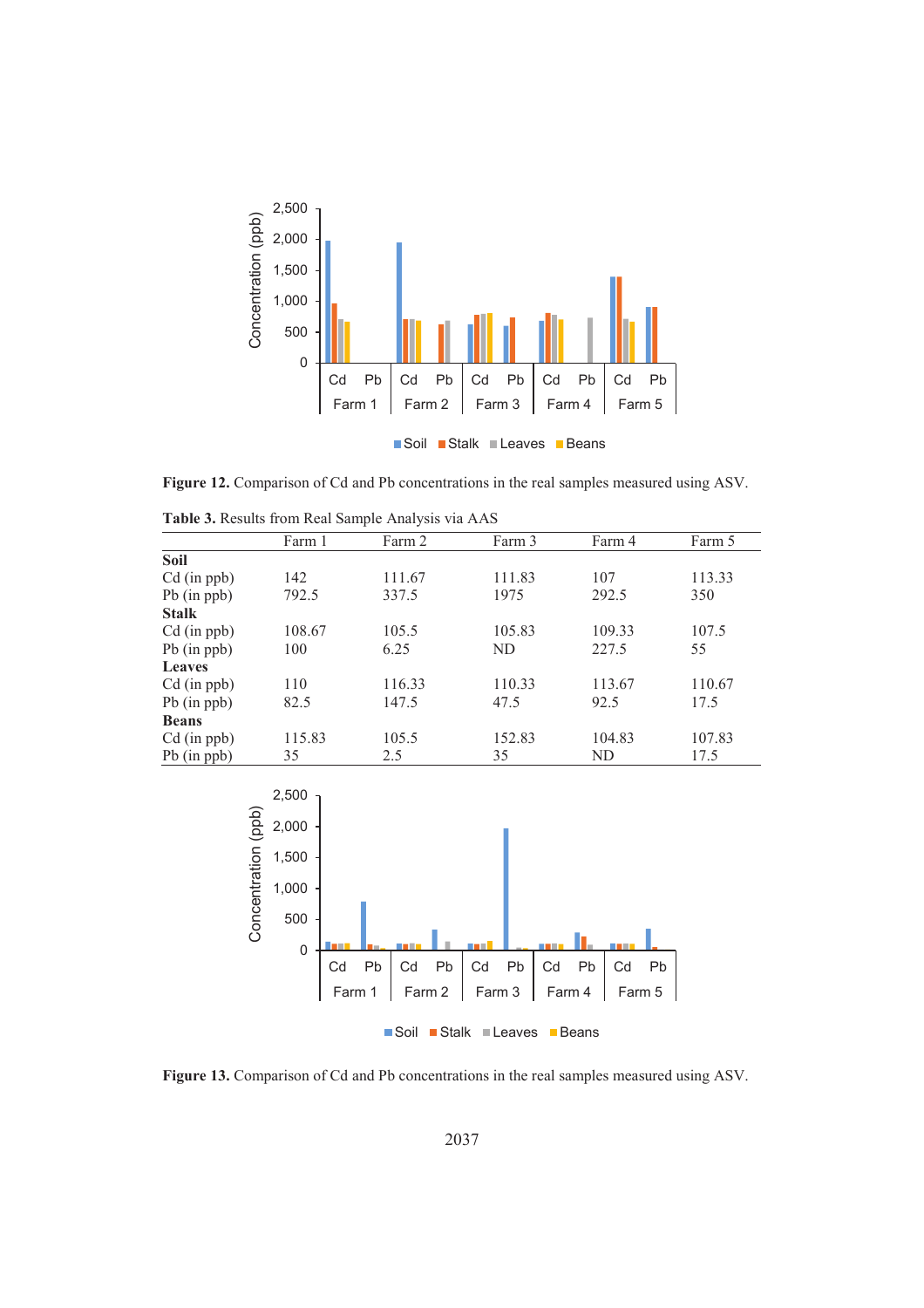The maximum level of heavy metal intake according to the World Health Organization is 10 ppb for lead and 3 ppb for cadmium (WHO, 2008). Based on the results from both AAS and ASV, it can be concluded that most of the samples are toxic. It is probable that the metals that were detected in the samples came from the mine tailings from the mining operations that have accumulated through the soil and nearby waters.

# **CONCLUSIONS**

Gold nanoparticles modified graphene paste electrodes were fabricated and were used for the simultaneous detection of lead and cadmium via anodic stripping voltammetry. The amount of gold nanoparticles was varied while the amounts of graphene and mineral oil were kept constant. The AuNP content that obtained the highest peak current for both  $Cd^{2+}$  and  $Pb^{2+}$  was the 0.5 mg. Thus, this was chosen as the bestmodified electrode. Anodic stripping voltammetry parameters were optimized to improve the performance of the best modified electrode. Under optimum conditions, the calibration curves obtained for both  $Cd^{2+}$  and  $Pb^{2+}$  showed a linear relationship between the peak current and heavy metal concentration and the limit of detection is 256 ppb for lead and 267 ppb cadmium. The AuNP-GPE was successful in detecting trace metals in coffee and soil samples. The presence of  $Cd^{2+}$  and  $Pb^{2+}$  in the real samples was verified by AAS analysis.

#### **REFERENCES**

- Afkhami, A., Soltani-Felehgari, F. & Madrakian, T. 2013. Gold nanoparticles modified carbon paste electrode as an efficient electrochemical sensor for rapid and sensitive determination of cefixime in urine and pharmaceutical samples. *Electrochimica Acta* **103**, 125–133.
- Almeida, C.M.V.B. & Giannetti, B.F. 2002. A new and practical carbon paste electrode for insoluble and ground samples. *Electrochemistry Communications* **4**, 985–988.
- Chen, G., Hao, X., Li, B.L. & Li, N.B. 2016. Anodic stripping voltammetric measurement of trace cadmium at antimony film modified sodium montmorillonite doped carbon paste electrode. *Sensors and Actuators B: Chemical* **237**, 570–574.
- Dalcorso, G., Manara, A. & Furini, A. 2013. An overview of heavy metal challenge in plants: from roots to shoots. *Metallomics* **5**, 1117–1132.
- Gutierrez, F., Comba, F., Gasnier, A., Gutierrez, A., Galicia, L., Parrado, C, Rubianes, M. & Rivas, G. 2014. Graphene Paste Electrode: Analytical Applications for the Quantification of Dopamine, Phenolic Compounds and Ethanol. *Electroanalysis* **26**, 1–9.
- Jaishankar, M., Tseten, T., Anbalagan, N., Mathew, B. & Beeregowda, K. 2014. Toxicity, mechanism and health effects of some heavy metals. *Interdisciplinary Toxicology* **7**, 60–72.
- Kalambat, P., Biradar, M., Karna, S. & Srivastava, A. 2015. Adsorptive stripping differential pulse voltammetry determination of rivastigimine at graphene nanosheet-gold nanoparticle/carbon paste electrode. *Journal of Electroanalytical Chemistry* **757**, 150–158.
- Palisoc, S., Bentulan, J.M. & Natividad, M. 2019. Determination of trace heavy metals in canned food using Graphene/AuNPs/ $[Ru(NH_3)_6]^{3+}/Nafion$  modified glassy carbon electrodes. *Journal of Food Measurement and Characterization* **13**, 169–176.
- Palisoc, S., Estioko, L.C. & Natividad, M. 2018a. Voltammetric determination of lead and cadmium in vegetables by graphene paste electrode modified with activated carbon from coconut husk. *Materials Research Express* **5**, 1–10.